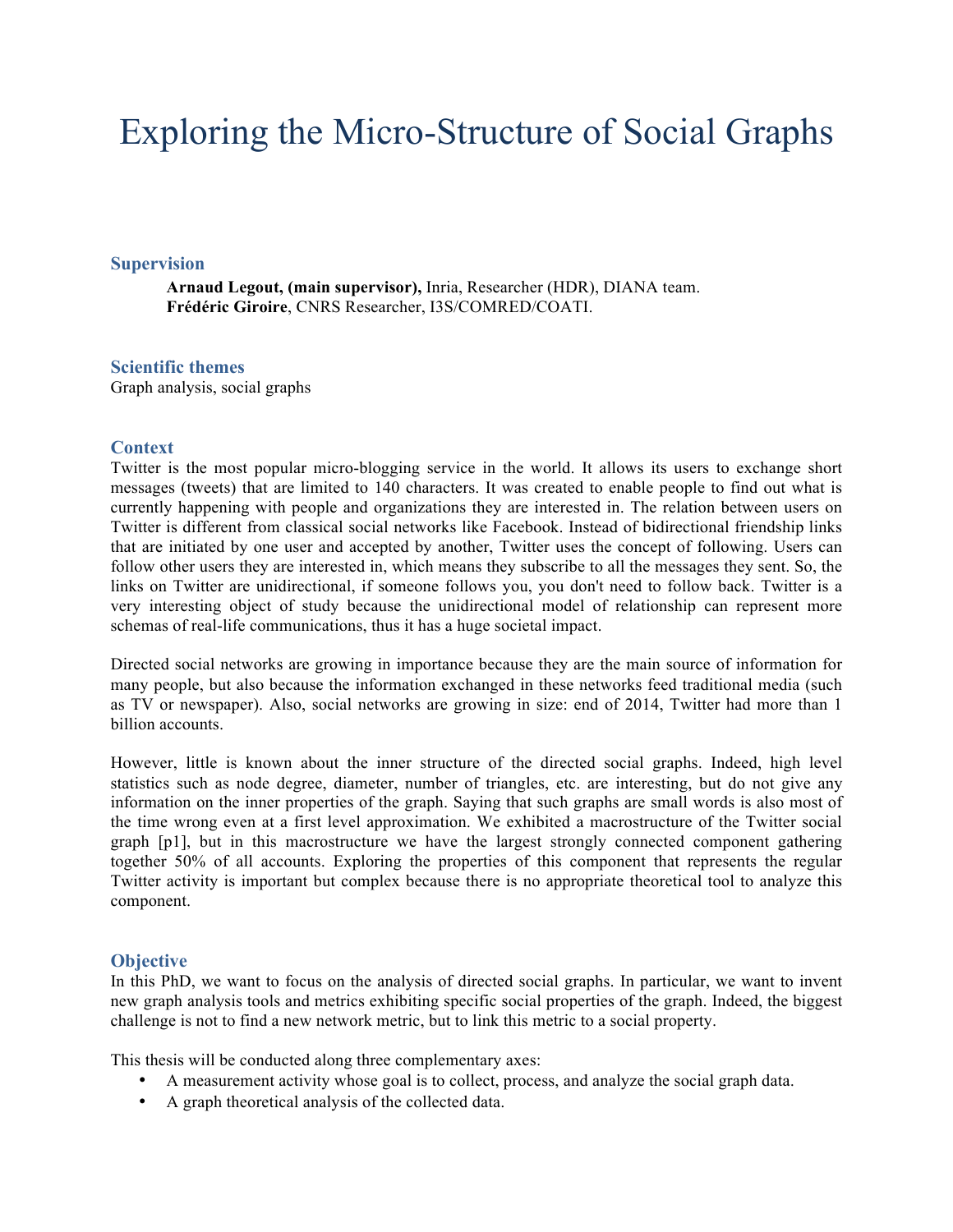- An experimental validation of the link between the identified graph properties and the social properties.
- 1. Measurement activity

We collected in July 2012 the full Twitter social graph [p1]. However, the graph is evolving fast, and even if many studies can be performed on the 2012 graph, all results must be validated with the latest structure of the graph. In order to make such a validation, the student will need to perform new measurements using, for instance, sampling and distributed measurements. The NEPI [3] framework enables the deployment of large-scale measurements on unreliable distributed platforms such as Planetlab.

# 2. Graph analysis

Designing new theoretical graph analysis tools that can be linked to social properties is a complex task because it requires understanding the physical properties behind the graph properties. So the graph cannot be considered as an abstraction, but must be considered in the context of the social profile of each node. This makes the number of parameters to take into account in the modeling much broader. Eventually, we want to link new graph properties to social properties. For instance, Backstrom and Kleinberg [1] show that dispersion is a much better property than embeddedness [2] to exhibit a social tie between romantic partners.

# 3. Experimental validation

The validation of a new graph property is difficult because it must be linked to a social property that might not appear in a straightforward way in analyzed graph. For this reason, we might need to perform correlations with other social networks (for instance, Facebook or Wikipedia) or to experiment with profiles.

More specifically, we will investigate the following points, which may serve as starting points for the work of the Ph.D. candidate.

- The dispersion metric was defined on the Facebook graph to identify romantic partners among a user's friends. However whereas the Facebook graph is undirected, the Twitter graph is directed. This means that metrics must be adapted to a directed graph. Is it possible to define metrics such as the dispersion on a directed graph? Can we define new metrics to identify social links among users on directed graphs?
- Users might use Twitter differently depending on countries or social habits. Can we distinguish differences on structures of the subgraphs corresponding to users of different countries? We will first extract these subgraphs and test their proximity/remoteness for different metrics. We will then explore if the differences (if any) corresponds to different social meanings or to different uses of the social media.
- Twitter is a key source of information for traditional media such as TV or newspapers. It is also becoming a privileged media for public figures like politicians. We will explore whether these important actors correspond to specific subgraph structures. More generally, we will study the graph structures induced by the different categories of users and the impact of these subgraphs on the global graph.
- These investigations on the social meaning of the relations on Twitter may answer different unexplained phenomena observed in the social graph [p1]. As an example, there are several anomalies on the distribution of the followings and followers. Some parts of the distribution are very irregular. It would be very interesting to see if these irregularities can be explained by the specific profiles of particular users.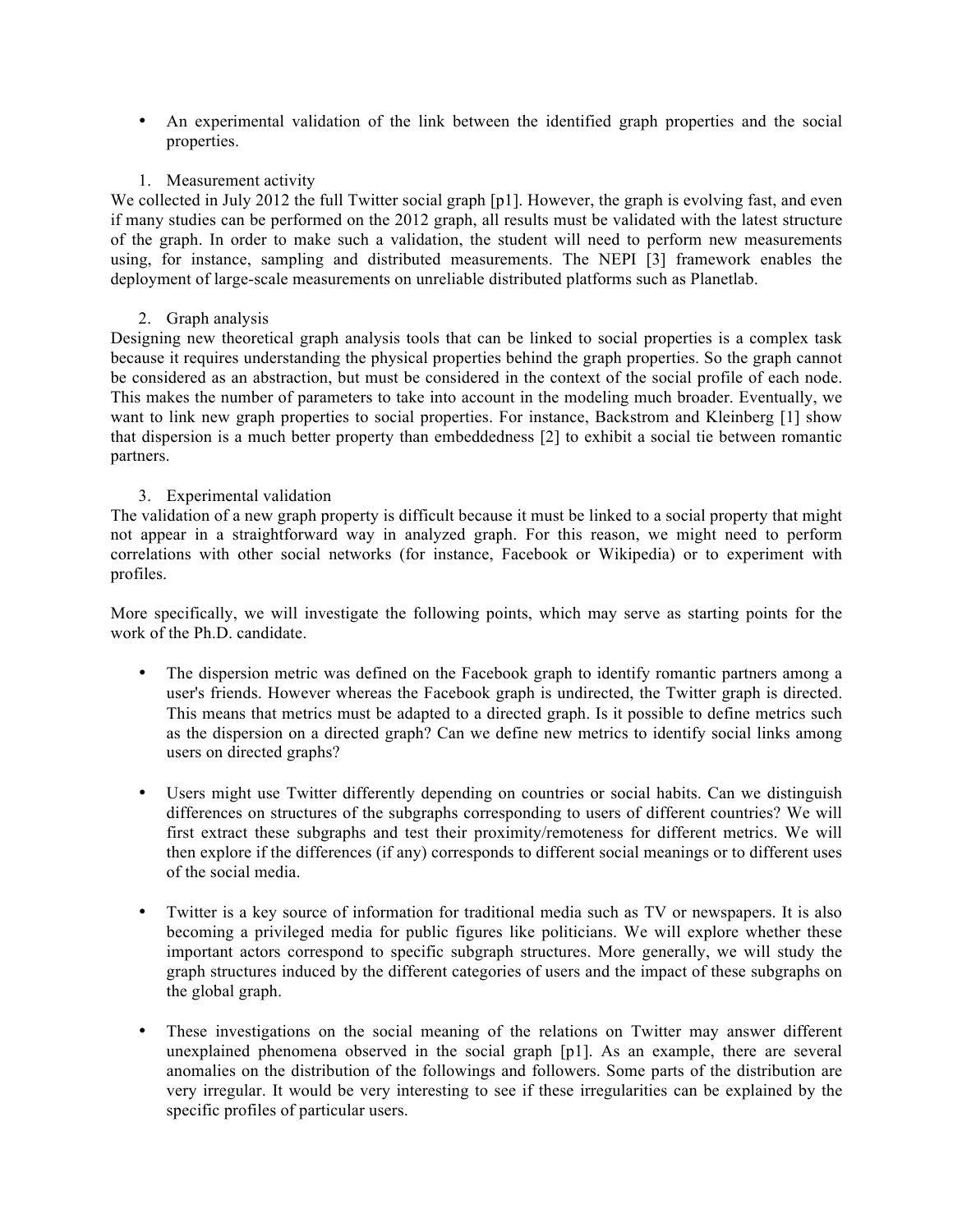Each of these points will be treated according to the three axes of the Ph.D., extracting some adequate subgraphs, analyzing it, and then validating the conclusions on additional data.

## **Complementary of teams involved in the project**

This project is supported by both DIANA and COATI. Each team brings a unique set of competencies that make the subject of this Ph.D. thesis both viable and achievable.

DIANA is a team conducting research in the domain of networking, with an emphasis on the design, implementation, and analysis of new network architectures with a special focus on Internet users rights. The key expertise of the DIANA team on large scale measurements and experiments and in particular its expertise on Twitter [p1, p2] allows to tackle all the measurement and experimental part of this project.

COATI (Combinatorics, Optimization, and Algorithms for TelecommunIcations) is a joint project-team between INRIA Sophia Antipolis – Méditerranée and the I3S laboratory, with a strong expertise in algorithms, graph theory and combinatorial optimization applied to telecommunication (wired and wireless) networks and, in particular, the study of graph properties in order to design efficient algorithms [p3] and the study of algorithms for large systems [p4]. This is a key expertise to tackle the algorithmic challenges of the proposal.

### **Relevance with the Labex axes and priorities**

This project is relevant for the axes "Stockage, transfert et traitement de grands volumes de donné" and "Interaction avec les SHS".

#### **"Stockage, transfert et traitement de grands volumes de données"**

The Twitter social graph represents today around 1 billion vertices and tens of billions of edges. This makes this social graph a very large graph. The challenge here is not in the storage or transfer of this data (that is in the order of the terabyte, so not very large in absolute size), but in the processing of this graph with complex metrics. Indeed, some simple graph computations scale to virtually an unlimited number of vertices (e.g., node degree), but others have a complexity that is polynomial or even exponential. We want to design metrics that scale to large graphs and to be able to perform sophisticated analysis on large realistic graphs.

#### **"Interaction avec les SHS"**

Analyzing the twitter social graph is a very good way to understand the way social links are created among human beings. Our analysis, such as exploring romantic partners, is very relevant in the context of SHS because it exploits an existing social graph to discover social relationships among human beings. Moreover, such an analysis raises also privacy concerns and is therefore relevant for the axis "Sécurité, respect de la vie privée et neutralité du réseau"

#### **Selected publications**

[p1] Maksym Gabielkov, Ashwin Rao, and Arnaud Legout. **Studying Social Networks at Scale: Macroscopic Anatomy of the Twitter Social Graph**. In *Proc. of ACM SIGMETRICS'14*, June 16--20, 2014, Austin, Texas, USA. [p2] Giovanni Neglia, Xiuhui Ye, Maksym Gabielkov, and Arnaud Legout. **How to Network in Online Social Networks**. In *Proc. of IEEE NetSciCom'14*, May 2, 2014, Toronto, Canada.